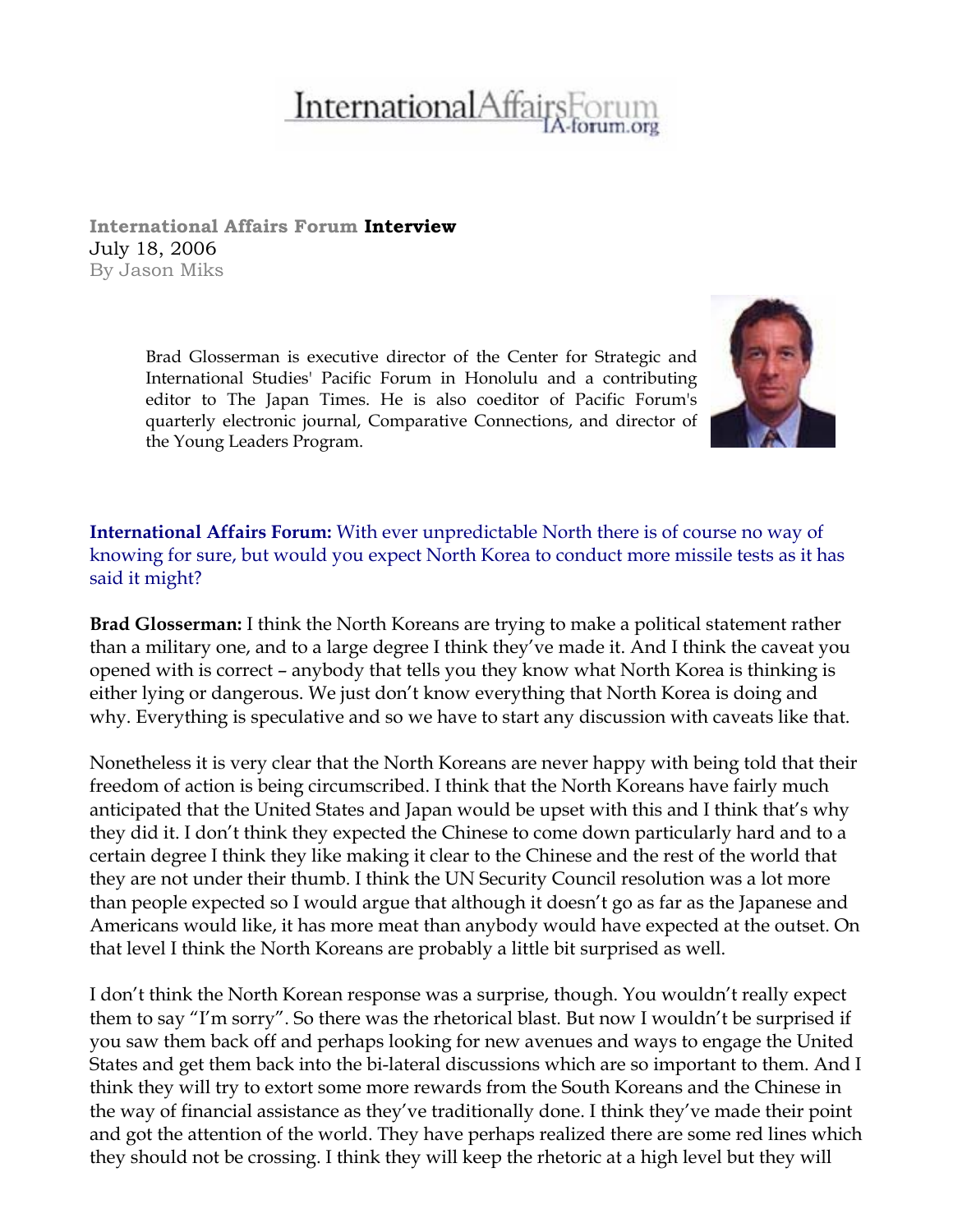not make any stupid gestures because they realize that at this point another missile test would truly take away the support that they have traditionally had from some countries like China or even Russia.

## **IA-Forum:** What do you think the U.S. should do now to move forward on the issue?

**Glosserman:** The United States has got to work with the other parties in the six party talks. North Korea's strategy is always 'divide and conquer'. It feels as long as it is hearing different messages from participants that it will listen to the one that is most favorable.

What the United States needs to do is go back to Beijing and Seoul – those are the two most important countries in the context of this stage of the negotiations – and try to make sure that they don't soften their line or defect from the consensus in the UN resolution. And then try to reinforce the message that North Korea has to return to the talks.

The best thing might be for China to call an informal meeting of the six nations and if the North Koreans don't come then the five meet without them. The six party talks should go forward anyway. The Chinese have been reluctant to do this as they feel it would antagonize Pyongyang, but I think they recognize now that sometimes Pyongyang sometimes needs to be antagonized if in fact there is going to be any progress. That really is the first step at this point.

**IA-Forum:** The relationship between President Bush and Japanese Prime Minister Junichiro Koizumi has been very close. Do you think this will continue with Koizumi's successor and what effect has the relationship had long term for the two countries?

**Glosserman:** I think the Bush-Koizumi relationship is the best it could ever be and I think it is the standard by which personal relationships are going to be judged. But at the same time the relationship is far more than a personal relationship. There have been some issues there, but that powerful personal relationship has insulated the two from a lot of criticism. Koizumi has been loyal and Bush places a strong emphasis on loyalty to friends. Koizumi has been more loyal than almost any other world leader. The president will therefore never cross him in public. The beef issues and the Yasukuni shrine visits might be troubling for the president, but I don't think he will say much about these in public. The question now is will the next prime minister enjoy something of the insulation from personal attacks that Koizumi has enjoyed.

The questions of the long term make-up of the relationship are very interesting. What has happened is that Koizumi has pushed a personal agenda regarding the normalization of Japanese defense and security politics and in doing so has institutionalized and pushed a vision of the alliance that in many ways locks in this relationship for his predecessor, absence some serious crisis. The alliance statement that was released in the June 29<sup>th</sup> summit was a further attempt to lock in the gains.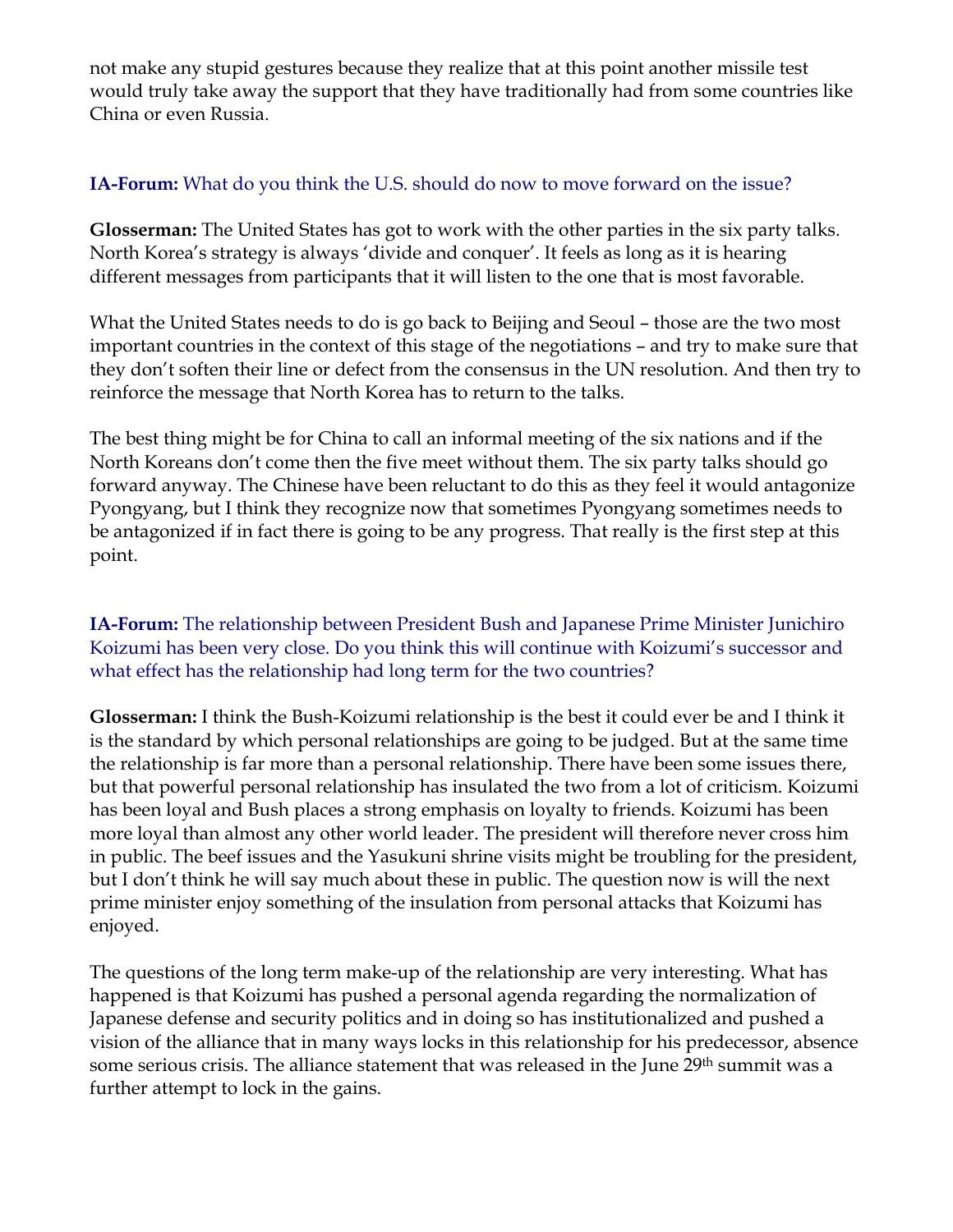## **IA-Forum:** Japan has become increasingly assertive under Koizumi. What impact do you think this will have on the region?

**Glosserman:** That depends what you mean by assertive. I think there is certainly an attempt on the part of the Japanese to reconfigure their role in the region. The current leadership, and I think a number of Japanese citizens, feel that the proper measurement or prism to evaluate Japanese behavior is over the last 60 years rather than the 15 years between 1930 and 1945. So the Japanese are saying 'we have made outstanding contributions to peace security and prosperity, therefore we deserve to get recognition for that'. And personally I think that is what is behind the UN council bid.

I don't anticipate there is going to be a great deal of retreat from that course. I don't think that this means that the Japanese are out to assume a leadership role, though here we are reaching out into some highly contested terrain. My opinion is that the Japanese are worried about status and not responsibility. Some people are. I think the Koizumi is, and I would expect what you are going to see is Japan being increasingly assertive about its recognition. But I am not so sure you are going to see the Japanese pushing their view on every issue globally. I think with North Korea's venomous statements and hostile actions such as kidnapping some Japanese citizens, that it is a very particular case. So I would not expect the Japanese to be as aggressive in foreign policy strategies as they have been on this one.

## **IA-Forum:** What do you think are the biggest challenges for the region?

**Glosserman:** I think it is an unprecedented moment in history when you have two rising powers in China and Japan, and I think if you bring India into the mix you even have a third. So that's issue number one.

I think issue number two is an increasing concern about energy security and the recognition that all governments need to be increasingly attentive to securing energy resources. Now this is, at the same time, a great opportunity for co-operation and so I would think that if handled properly then all of the governments could work together to think creatively about ways that they can co-operate. A third issue I think is very important is the question of demographic change. What you see are aging societies in Japan, South Korea and apparently Thailand. It is unclear what impact these shifts will have broadly on society, but there will be a profound impact on their outlook.

There are also questions of national identity. The Japanese for example are far more confident this generation and want to be valued differently. The new Chinese generation expects to resume its place on top. In South Korea there is the transition to democratic politics. There you have all three countries grappling with their identity and who they are and what their place in the world is.

There are other factors such as resource depletion and the problems being created by China's breakneck economic growth such as acid rain and chemical spills.

And a final tension, which I think is hard to measure, is the very way in which Asia is emerging and the development occurring within the region. Borders are coming down, the